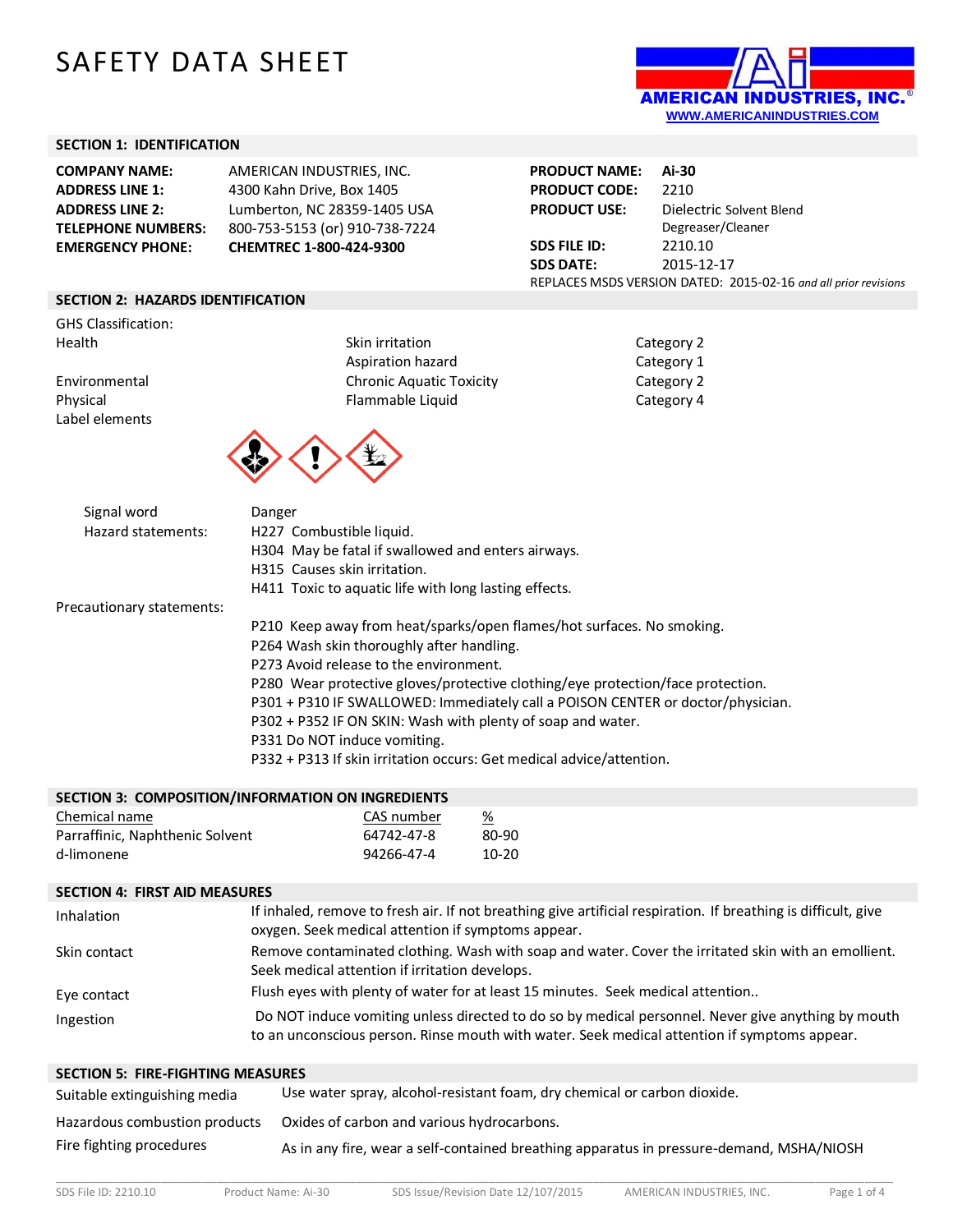approved or equivalent), and full protective gear.

Unusual fire and explosion hazards

Containers can build up pressure if exposed to heat and/or fire. Use water spray to keep fireexposed containers cool. Containers may explode in the heat of a fire. Vapors will form an explosive mixture with air. Vapors will travel to a source of ignition and flash back.

# **SECTION 6: ACCIDENTAL RELEASE MEASURES**

Provide adequate ventilation. Evacuate all non-essential personnel from the spill area. Eliminate all ignition sources. Suitable protective clothing should be worn. Shut off or plug source of spill.

**Small spills**: Absorb on inert media and collect into suitable container.

**Large Spills:** Dike spill area to contain liquid. Salvage as much re-useable liquid as possible into a suitable container. Contain spillage, and then collect with an electrically protected vacuum cleaner or by wet-brushing and place in container for disposal according to local regulations

#### **SECTION 7: HANDLING AND STORAGE**

Handling Do not get in eyes, on skin or on clothing. Do not breathe vapors or mists. Keep container closed and tightly sealed when not in use. Avoid contact with skin and eyes. Keep away from sources of ignition - No smoking. Take measures to prevent the build up of electrostatic charge Storage This material is a static accumulator. Use non-sparking tools. Store in a cool, dry, ventilated area, away from incompatible substances. Store only in approved properly labeled containers. Containers should be grounded and bonded.

#### **SECTION 8: EXPOSURE CONTROLS/PERSONAL PROTECTION**

| Engineering<br>Controls        | Use explosion-proof ventilation equipment. Provide ventilation or other engineering controls to keep the<br>airborne concentrations of vapor or mists below the applicable workplace exposure limits indicated below. The<br>level of protection and types of controls will vary depending upon potential exposure conditions. |                                                                                                                                                                                                                                                                         |
|--------------------------------|--------------------------------------------------------------------------------------------------------------------------------------------------------------------------------------------------------------------------------------------------------------------------------------------------------------------------------|-------------------------------------------------------------------------------------------------------------------------------------------------------------------------------------------------------------------------------------------------------------------------|
| Exposure limits                | Paraffinic, Naphthenic Solvent                                                                                                                                                                                                                                                                                                 | 100 ppm ACGIH; 100 ppm OSHA                                                                                                                                                                                                                                             |
|                                | d-limonene                                                                                                                                                                                                                                                                                                                     | 50 ppm ACGIH; 50 ppm OSHA                                                                                                                                                                                                                                               |
| Personal Protective Equipment: |                                                                                                                                                                                                                                                                                                                                |                                                                                                                                                                                                                                                                         |
| Eyes                           | eye and face protection regulations in 29 CFR 1910.133.                                                                                                                                                                                                                                                                        | Wear appropriate protective eyeglasses or chemical safety goggles as described by OSHA's                                                                                                                                                                                |
| <b>Skin</b>                    |                                                                                                                                                                                                                                                                                                                                | If prolonged or repeated skin contact is likely, wear appropriate protective gloves.                                                                                                                                                                                    |
| Clothing                       |                                                                                                                                                                                                                                                                                                                                | Selection of protective clothing depends on work conditions, potential exposure<br>conditions and may include gloves, boots, suits and other protective items                                                                                                           |
| Respirators                    | contained breathing apparatus.                                                                                                                                                                                                                                                                                                 | Where adequate ventilation is not available an approved respirator must be worn.<br>Respirator selection, use and maintenance should be in accordance with the requirements<br>of OSHA Respiratory Protection Standard, 29 CFR 1920.134. In confined areas, use a self- |

| SECTION 9: PHYSICAL AND CHEMICAL PROPERTIES |                           |
|---------------------------------------------|---------------------------|
| Color                                       | Colorless to light yellow |
| Form                                        | Liguid                    |
| Odor                                        | Citrus Odor               |
| Flash point                                 | $145^{\circ}$ F (63°C)    |
| Flammability limits                         | Upper 6                   |
|                                             | Lower 1                   |
| Boiling point/boiling range                 | 390-410°F (199-210°C)     |
| Melting point/freezing point                | No available data         |
| Auto-ignition temperature                   | No available data         |
| Vapor pressure                              | $0.5$ mm Hg               |
| Vapor density (Air-1)                       | 2.5                       |
| Specific gravity                            | 0.81                      |
| Water solubility                            | Negligible                |

Volatile% >95

Evaporation rate (BuAc=1) 0.2

pH Not applicable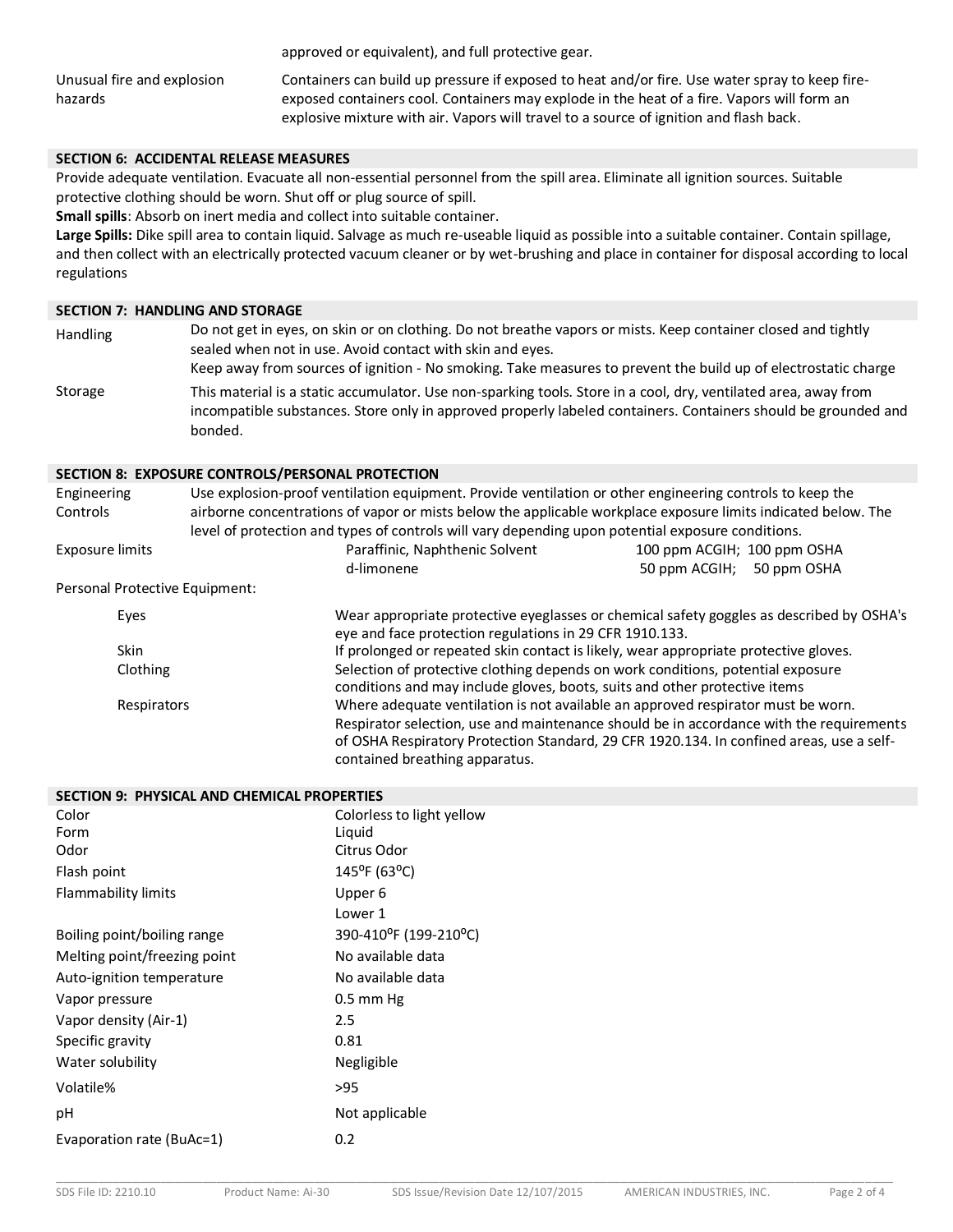# **SECTION 10: STABILITY AND REACTIVITY**

| Chemical stability       | Stable under normal use and temperature conditions.                                                                              |
|--------------------------|----------------------------------------------------------------------------------------------------------------------------------|
| Conditions to avoid      | Keep away from heat, flame and other potential ignition sources. Temperatures in excess<br>of 120°F (49°C) for prolonged periods |
| Incompatible materials   | Strong oxidizing agents.                                                                                                         |
| Hazardous polymerization | Will not occur                                                                                                                   |

### **SECTION 11: TOXICOLOGICAL INFORMATION**

### Signs and symptoms of overexposure

| <b>Skin</b>               | Contact can cause redness and irritation. Severity depends on the amount and duration of exposure.                                                                                   |
|---------------------------|--------------------------------------------------------------------------------------------------------------------------------------------------------------------------------------|
| Eyes                      | Vapors are irritating to the eyes. Liquid contact will cause stinging and tearing.                                                                                                   |
| Inhalation                | Excessive inhalation of high concentrations may be harmful. Mist or vapor can irritate the throat and<br>lungs. Breathing this material may cause central nervous system depression. |
| Ingestion                 | If swallowed this material may irritate the mucous membranes of the mouth throat and esophagus.<br>Aspiration of this material into the lungs may result in damage or death.         |
| Acute oral toxicity       | Paraffinic, Naphthenic Solvent: LD50 rat: 2,835 mg/kg<br>d-limonene: LD50 rat: 4,400 mg/kg                                                                                           |
| Acute inhalation toxicity | Paraffinic, Naphthenic Solvent: LC50 rat: No available data<br>d-limonene: No available data                                                                                         |
| Acute dermal toxicity     | Paraffinic, Naphthenic Solvent: LD50 rabbit: No available data<br>d-limonene: LD50 rabbit: $>$ 5,000 mg/kg                                                                           |

#### **SECTION 12: ECOLOGICAL INFORMATION**

| Aquatic toxicity           | No available data |
|----------------------------|-------------------|
| Bio-accumulative potential | No available data |
| Mobility                   | No available data |

#### **SECTION 13: DISPOSAL CONSIDERATIONS**

Any unused product or empty containers may be disposed of as non-hazardous in accordance with state and federal requirements. Reevaluation of the product may be required by the user at the time of disposal, since the product uses, transformations, mixtures, contamination, and spillage may change the classification. If the resulting material is determined to be hazardous, please dispose in accordance with state and federal (40 CFR 262) hazardous waste regulations.

# **SECTION 14: TRANSPORT INFORMATION**

| DOT INFORMATION FOR QUANTITIES<br><b>GREATER THAN 5 LITERS PER CONTAINER:</b> | NA1993, Combustible Liquid, n.o.s., PGIII (Petroleum Distillates, D-Limonene) |
|-------------------------------------------------------------------------------|-------------------------------------------------------------------------------|
| DOT INFORMATION FOR QUANTITIES<br>LESS THAN 5.0 LITERS PER JUG:               | Combustible Liquid, n.o.s., Limited Quantity                                  |

# **SECTION 15: REGULATORY INFORMATION**

# **US Federal Regulations**

Comprehensive Environmental Response and Liability Act (CERCLA)

| <b>SARA 302</b><br><b>TSCA Inventory Listing</b> | No chemicals in this material are subject to the reporting requirements of SARA Title III, Section 302.<br>The reportable quantity (RQ) for this material is 1000 pounds. If appropriate, immediately report to the<br>National Response Center (800/424-8802) as required by U.S.Federal Law. Also contact appropriate<br>state and local regulatory agencies<br>All components of this product are listed on the TSCA inventory list. |
|--------------------------------------------------|-----------------------------------------------------------------------------------------------------------------------------------------------------------------------------------------------------------------------------------------------------------------------------------------------------------------------------------------------------------------------------------------------------------------------------------------|
|                                                  |                                                                                                                                                                                                                                                                                                                                                                                                                                         |
| SARA 311/312 Classification                      | Fire Hazard, Acute Health Hazard                                                                                                                                                                                                                                                                                                                                                                                                        |
| SARA 313 Chemical                                | This material does not contain any chemical components with known CAS numbers that exceed the<br>threshold (De Minimis) reporting levels established by SARA Title III, Section 313.                                                                                                                                                                                                                                                    |
| Clean Water Act                                  | This product contains no chemicals that are listed under the CWA.                                                                                                                                                                                                                                                                                                                                                                       |
| Clean Air Act                                    | This product contains no chemicals that are listed under the CAA.                                                                                                                                                                                                                                                                                                                                                                       |
|                                                  |                                                                                                                                                                                                                                                                                                                                                                                                                                         |